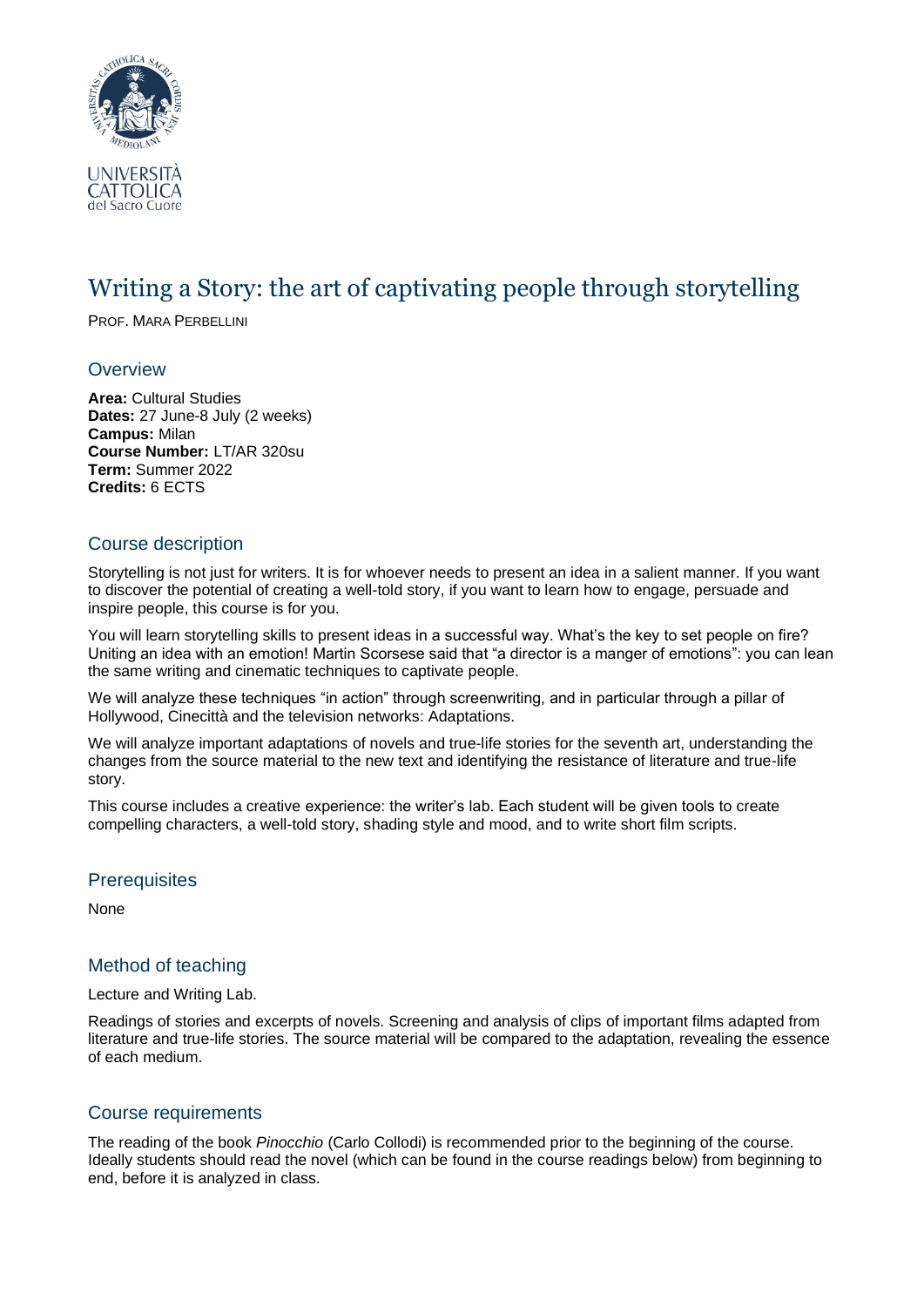

# Learning outcomes

Students will learn narrative techniques and how Literature and Biography can be manipulated to create an original piece of art: the screenplay. Students will discover great examples of Italian novels and films and, through them, they'll acquire a deeper knowledge of the Italian Culture. Students will learn how to engage, persuade and inspire people through storytelling.

# **Grading**

| Class participation |                                   | 30% |
|---------------------|-----------------------------------|-----|
| Final exam          |                                   | 40% |
|                     | Creative work: Short film script. | 30% |

# Rules of conduct

**Attendance**: Attendance is mandatory and no absence/s will be excused. Please consider that Field Trips are consider equal to regular classes and indeed you are expected to attend the visits. Unexcused absences will not be accepted. An excused absence will only be granted if you are seriously ill and can support your claim with a local doctor's certificate dated the day you missed class (therefore you must go to the doctor that same day) that has to be delivered to the Professor or to UCSC International Office. Any other absence will not be excused and will result in not being admitted to the final exam, which corresponds to a 0 (zero) in the final exam.

**Exam Date**: The exam date cannot be re-scheduled. Should the dates of the final exams be moved for force major reasons, UCSC International Office and the Professor will promptly inform you in class and/or via email on the new date agreed. Unexcused absences to the exams will result in a failing grade in the course. In cases of unforeseeable circumstances such as illness or injury on the day of the exams, you must submit a medical certificate and communicate your absence to the Professor and UCSC International Office via email prior to the exam. If the student does not justify his/her absence through sufficient documentation and with adequate notice before the final test, you will receive an automatic Failed. Absences for other unforeseeable circumstances will not be accepted and will result in a failing grade.

# Course reading and materials

All the required readings will be available in a course pack and the lecturer's slides will be available on Blackboard.

### **Required reading (excerpts):**

- Robert Mc Kee, *Story: Substance, Structure, Style and The Principles of Screenwriting*, Harper Collins Publishers, NYC
- Linda Seger, *The art of adaptation: turning fact and fiction into film*, Owl Book, NYC 1992.
- Luigi Pirandello, *The wheelbarrow* (short story)

### **Some excerpts from the following Italian novel (in English, to be read prior to course):**

• Carlo Collodi, *Pinocchio*.

# **Required films (they will be shown in class):**

- *Pinocchio* (2002) by Roberto Benigni.
- *Pinocchio* (2019) by Matteo Garrone.
- *Il divo* (2008) by Paolo Sorrentino (some clips in class).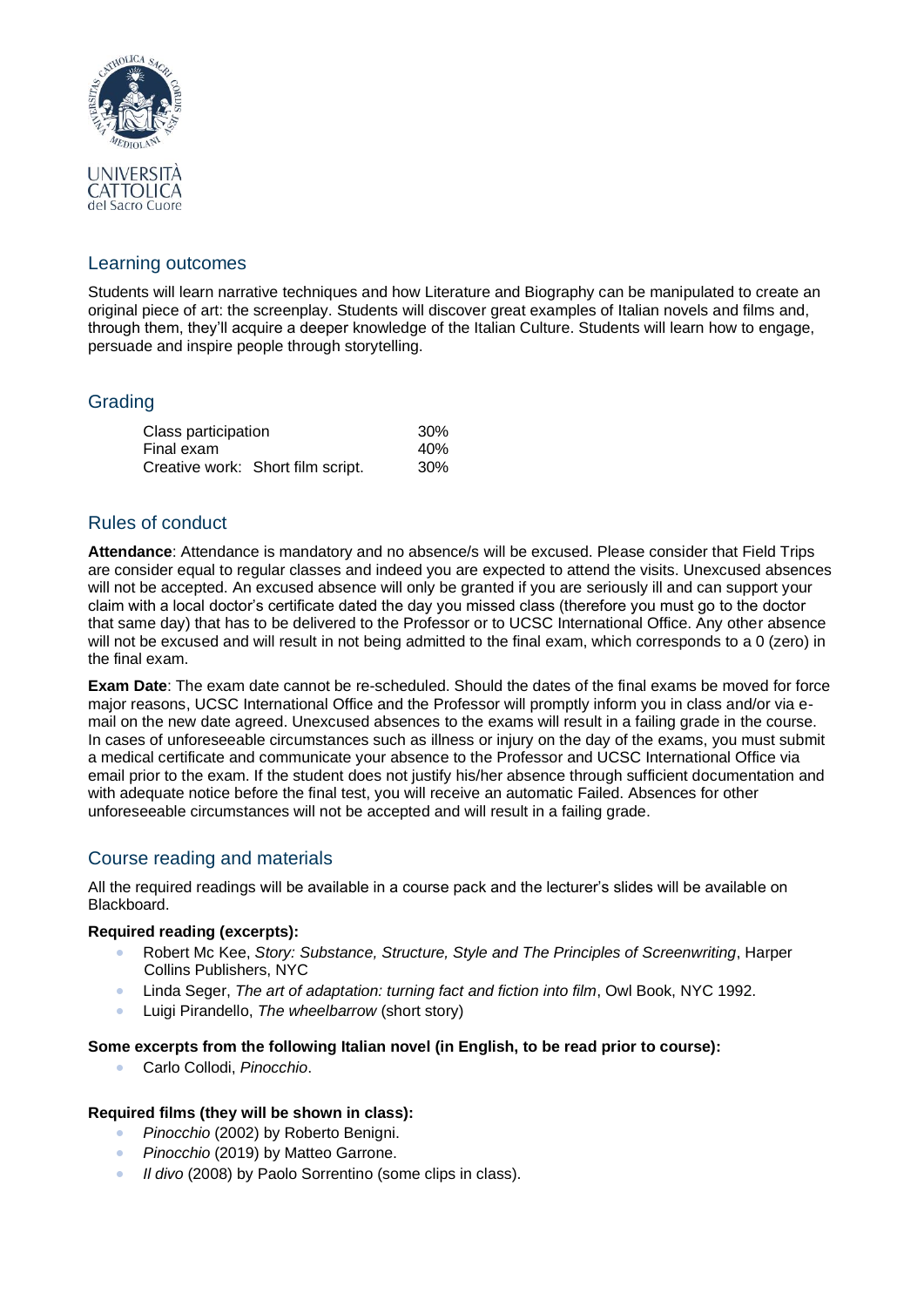

# **Schedule**

### **WEEK 1**

### **Lesson 1: 27 June [5 h]**

Introduction to narrative techniques: clear vision. Why we need stories and the beginning of the writing process: concept and premise. Guidelines to short film: The dramatic moment. Screening of short film.

• Writing lab: Exercise on location.

# **Lesson 2: 28 June [5 h]**

The story triangle. Script format. Text and subtext.

• Writing lab: location script.

### **Lesson 3: 29 June [5 h]**

Feedback on location script.

**Structure** 

- Writing lab: Work on **story ideas** for final project (NB: final project will be individual or in pairs, depending on the number of students).
- Read "The wheelbarrow" by Pirandello.

### **Lesson 4: 30 June [4 h]**

Character.

The example of "The wheelbarrow" by Pirandello.

The structure of a story: the Hero's journey as a pattern for epic tales and fairy tales. The example of Pinocchio.

• Writing lab: Exercise on character.

### **Lesson 5: 1 July [4 h]**

Discussion on your **story ideas** for final project.

- Writing lab: Work on outline.
- **1 July by 11.59 pm**: Deadline for submitting the **outline** of your **short film**

### **WEEK 2**

**Lesson 6: 4 July [5 h]** Feedback on outline. The art of adaptation. Scene analysis.

• Writing lab: Work on screenplay.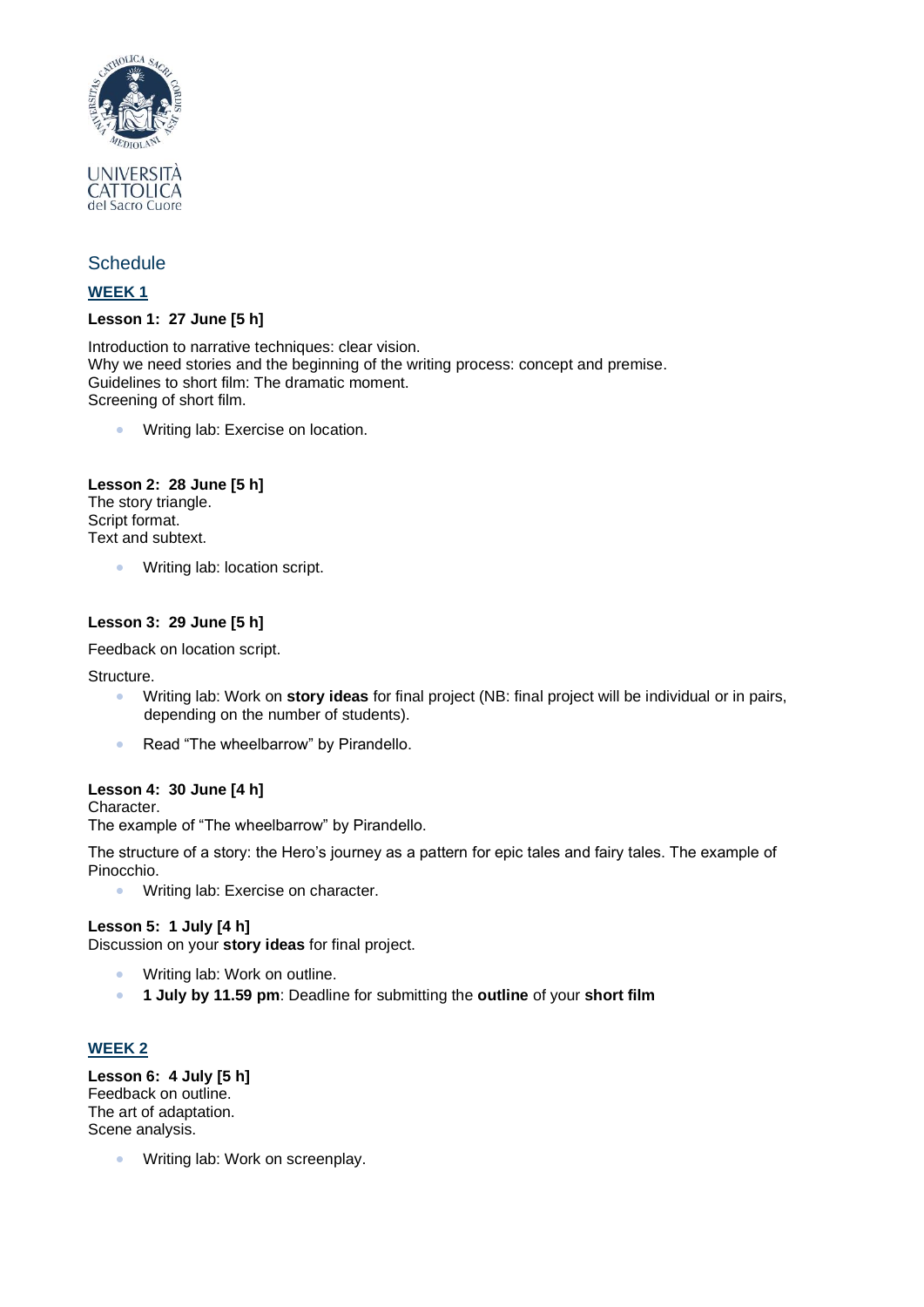

### **Lesson 7: 5 July [5 h]**

Adaptation: literature & cinema. The case of "Pinocchio" by Benigni

- Watch "Pinocchio" by Benigni.
- Writing lab: writing your screenplay.

# **Lesson 8: 6 July [5 h]**

The case of "Pinocchio" by Garrone.

Creating and shading style, mood and tone.

Adaptation from true life stories: the case of Andreotti.

- Watch "Pinocchio" by Garrone.
- Writing lab: writing your screenplay.
- Deadline for **first draft of screenplay**: July 25 before 6 pm.

### **Lesson 9: 7 July [4 h]**

Feedback on your screenplays. Rewriting your script. Analysis of "Il Divo" by Sorrentino as an example of adaptation from a true-life story.

Writing lab: rewriting your script.

# **Lesson 10: 8 July [2 h]**

**FINAL EXAM** in class.

**Last draft of screenplay** by midnight.

# Bio of instructor

**Mara Perbellini** is a dramatist, headwriter and scriptwriter for major film and TV production companies. After her B.A. in Italian Humanities and her master's degree in Screenwriting at UCSC of Milan, she studied filmmaking at the New York Film Academy (NYC and L.A.-Universal Studios) and at the London Academy of Radio, Film & TV: while there, she directed, wrote and edited 4 short films.

In 2006 Mara joined the Faculty of IES Abroad Milan, where she teaches History of Italian Cinema and filmmaking. In 2012 she joined the Faculty of Università Cattolica where she teaches Italian cinema. She also teaches Italian film students at Università Cattolica, both for the Screenwriting Master Program (MISP) and the film-making summer course at the School of Visual Arts in NYC.

She worked as a story analyst for Rai Fiction and Eagle Pictures. She also worked as assistant director on the TV-movie "Una famiglia per caso" for RAI 1.

Her first commissioned work was the TV animation series *Uffa che Pazienza!* (Rai) which earned the Pulcinella Award at Cartoons on the Bay 2008. Since then, she wrote many prime-time mini-series and series, such as *Distretto di polizia 8* (Canale 5), *Ci vediamo a Portofino* (DAP), *La vita che corre* (Rai 1), *Eleonora Duse* (Publispei) and *Ombre sulla neve* (Casanova Multimedia). In 2009 she got an Award for best screenplay at the Fiuggi International Family Film Festival with the film "Il sirenetto".

Recent filmography

- 2021: Writer of 1 episode of the tv series *Viola come il mare* (LuxVide / Canale 5)
- 2021: Story editor of the Bible of the tv series *Dakota* (Swiss e-motion / RSI)